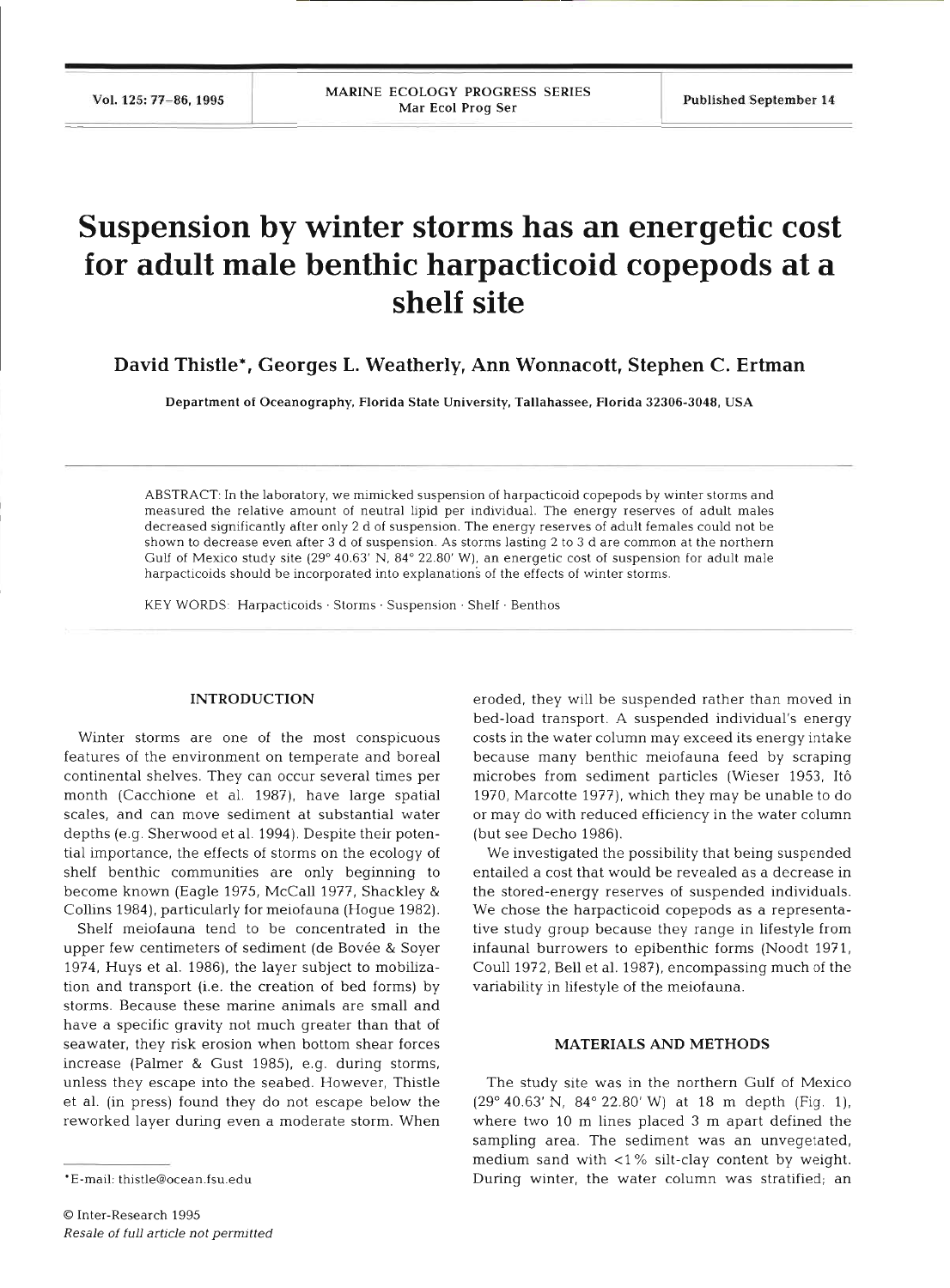

Fig. 1. Chart of the Gulf of Mexico off northern Florida, USA. Solid circle offshore indicates the location of the study site. Contours are in meters

approximately 8 m thick, colder, fresher layer overlay an approximately 10 m thick, warmer, saltier layer (Harkema et al. 1991, 1992, 1993).

To design the experiment, we needed information on the frequency and duration of winter storms, defined as periods when near-bottom flow velocities were sufficient to mobilize and transport the sediment at the study site and, therefore, had the potential to suspend harpacticoids. Our approach involved several types of field measurements. We deployed a long-term, burstsampling current meter at the study site during the winters of 1990, 1991, and 1992 (Harkema et al. 1991, 1992, 1993). The current meter consisted of a Savonius rotor (centered at 1 m above bottom), a vane, an internal compass, and an inclinometer. Current velocity, current direction, and the tilt of the current meter were recorded every 15 min in 32 s sampling bursts. To estimate storm frequency and duration, we examined the noisiness of the current-meter vane [specifically the vane-normalized unit vector (VNUV) (cf. Butman et al. 1979)]. From comparisons of periods when the VNUV was low and variable (i.e. when the vane record was very noisy) with weather maps and with wind and temperature data from nearby weather stations, it was apparent that sustained periods of low, noisy VNUV coincided with the passage of cold fronts and that the vane noisiness was caused by wave-induced current oscillations at the bottom. These data were correlated with sediment mobilization and transport as follows.

Several times while the long-term current meter was deployed, we also deployed a short-term (10 d duration) mooring with Savonius rotors centered at 8.0, 4.5, 3.8, 2.8, 2.0, 1.0, 0.58, and 0.24 m above bottom to provide measurements of near-bottom speed profiles. We estimated the bottom roughness parameter  $z_0$  by fitting the data to the logarithmic speed profile equation (viz. the law of the wall) with a least squares fit (Harkema et al. 1991). The  $z_0$  values calculated prior to the passage of cold fronts were consistent with those of a flat, rough bottom for which  $z_0$  scales with sediment grain size, whereas  $z_0$  values calculated for several days after the passage of cold fronts were consistent with the length scales associated with a rippled bottom. [Savonius rotors are poor sensors for accurate speed measurements during periods of strong surface-wave activity (e.g. Saunders 1980), so  $z_0$  values calculated during the passage of a front were not considered reliable.] The post-front values indicated that during front passage (when VNUV was noisy) surface waves of sufficient height and period to create bedforms existed (Cacchione & Drake 1990).

We confirmed this correlation between VNUV noisiness, wave statistics, and sediment mobilization and transport by deploying a time-lapse video recorder (50 cm above bottom) and a pressure sensor (10 cm above bottom) at the site. Observation of particle motion in the video record showed 6 to 7 s oscillations of the near-bottom flow and initial motion of the sediment surface as the VNUV noisiness approached our defined storm threshold, and wave-generated bottom ripples were observed in the video record after the passage of cold fronts. These bedforms were smoothed out over several days by biological activity. The pressure record showed that when surface gravity waves with a 7 s period exceeded a height of 2 m, visibility on the video record was completely obscured by sediment thrown into suspension by wave-induced reworking. Our inference received further support from hindcast estimates of the climatological wave field in the region (Hubertz & Brooks 1989), which indicated that 7 s surface waves with heights  $\geq$  2 m occurred with approximately the same frequency as did storms as we defined them (G. L. Weatherly & D. Thistle unpubl.). Storms occurred on average every 8.6 d during winter (December to March). On average, 75 % of the storms lasted  $>1$  d, 42% lasted  $>2$  d, and 17% lasted  $>3$  d (Table 1).

To determine the effect of suspension by winter storms on the stored-energy reserves of harpacticoids, we created a treatment that approximated conditions during winter storms (suspension) and a control treatment that approximated conditions in winter during calm periods (nonsuspension). For both treatments and controls, we used shear-driven annuli (Fukuda & Lick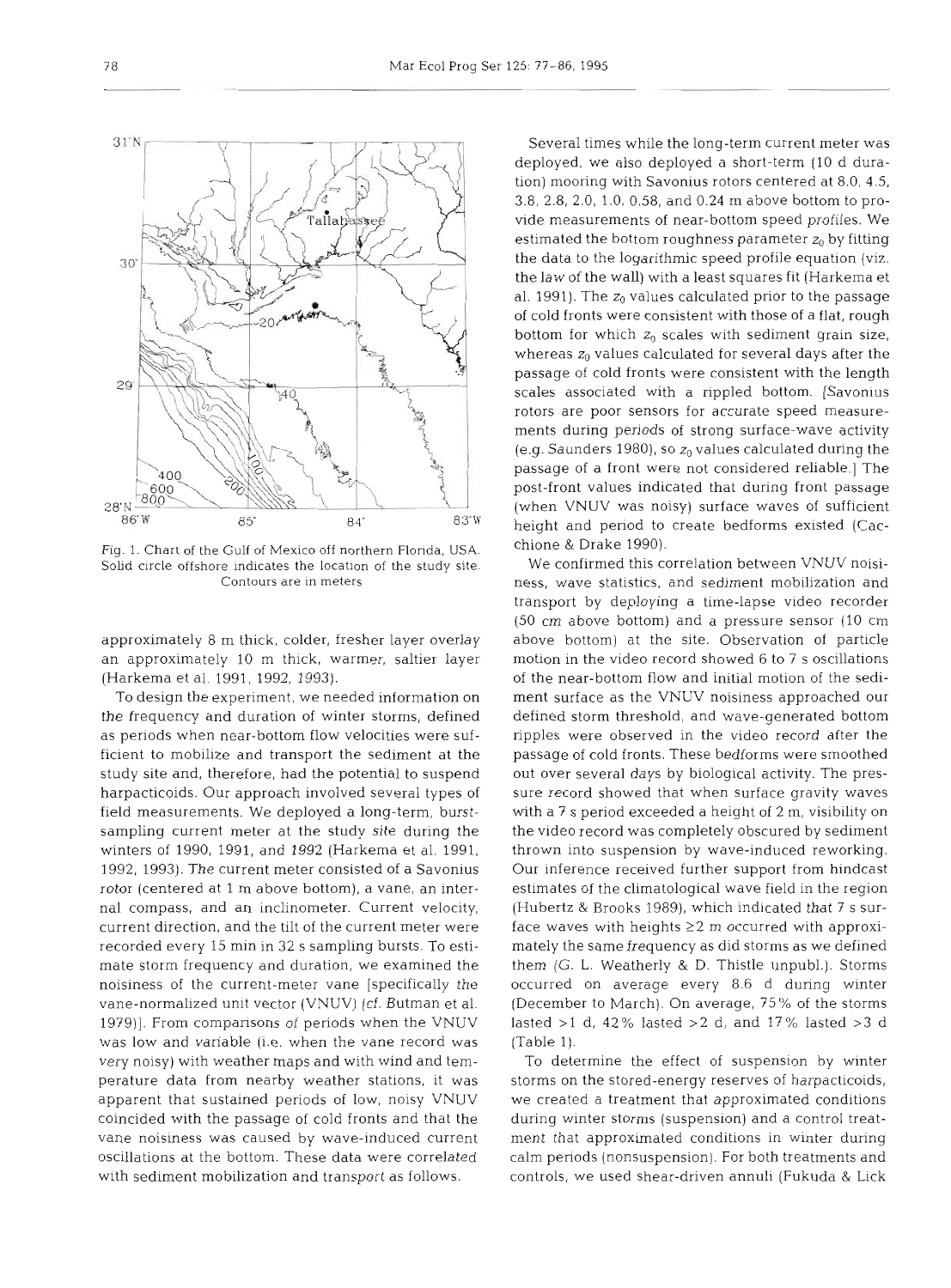| Winter<br>Number of storms |     | Minimum<br>Maximum |      | Percent $\geq$  |      |      |
|----------------------------|-----|--------------------|------|-----------------|------|------|
|                            | (h) | (h)                | (h)  | 24 <sub>h</sub> | 48 h | 72 h |
| 13                         | 10  | 126                | 49.6 | 77              | 46   | 15   |
|                            | 10  | 96                 | 44.5 | 82              | 47   | 18   |
| 12                         |     | 112                | 39.8 | 67              | 33   |      |
|                            |     |                    |      |                 |      |      |

Table 1. Statistics of storms at the study site between 1 December and 31 March (except for 1991 when measurements began on 11 December)

1980). Each was a circular tank (inner diameter  $=$ 45.8 cm) with a central pillar (outer diameter  $= 12$  cm) (Fig. 2). Each annulus was filled with seawater (see below) to 10.1 cm, creating a 'donut'-shaped volume of 15.5 1. A drive plate rested on the surface of the seawater. For the suspension condition, the average rotation rate of the drive plate was  $147 \pm 8$  (SD) rev min<sup>-1</sup>. For the nonsuspension condition, a core was mounted in each annulus with the sediment surface coplanar with the bottom of the annulus. The drive plate was rotated at  $12 \pm 0$  (SD) rev min<sup>-1</sup>; the water was moving, but the sediment at the surface of the core was n

The experiment was replicated 4 times (runs) during winter 1992. A run consisted of 6 conditions, 1 condition per annulus. That is, 1 suspension annulus and 1 nonsuspension annulus were set up for each of 3 durations: 5 min (0 d), 48 h (2 d), and 72 h (3 d). The 0 d duration was a handling control. The 2 d and 3 d durations were chosen because 2 d and 3 d storms were frequent at the study site (Table 1). For each run, the 6 experimental conditions were randomly assigned to the 6 annuli. The temperature in the annuli was kept at the temperature of the bottom water at the site on the day the run was begun. We used daylight fluorescent bulbs mounted over each annulus to mimic the light intensity and light-dark cycle at the study site in winter at the midpoint of the bottom layer as measured by an *in situ* recording light meter. We chose this depth because, given the stratification, the suspended harpacticoids would be largely confined to the bottom layer during storms.

On the day each run was begun, 6 seawater samples were collected from the site at the midpoint of the bottom layer with a 30 1 Niskin bottle (Teflon-covered spring, silicone 0-rings). As a check on the availability of microalgae that could be food for harpacticoids in the water (Decho 1986), we took two 250 **m1** samples from each volume for chlorophyll a (chl a) concentration determination (following Evans & O'Reilly 1983 and Lohrenz et al. 1988). To remove large, planktonic herbivores that might deplete the phytoplankton during a run, we sieved each volume through a mesh of 243 um.

For each run, seven  $15.5 \text{ cm}^2$  cores were taken at random from the site by divers. One core was selected

at random to be an at-sea control. The harpacticoids were extracted from the top 3 cm of sediment of the atsea control by decantation (Pfannkuche & Thiel 1988). In our implementation of decantation, we placed the sediment and the overlying water in a graduated cylinder and made the volume up to 1 l with 32 µm filtered seawater. We inverted the cylinder 5 times in quick succession, set it upright for 10 S, and poured approximately 70% of the fluid off into a sieve. We repeated the procedure *5* times. Harpacticoids were extracted with  $>95\%$  efficiency (n = 3). We sampled the top 3 cm of each core because the seabed at the study site is subject to mobilization and transport to this depth during winter storms (Thistle et al. in press). The extracted material was caught on a 63 pm mesh sieve, frozen with liquid nitrogen, and stored at -18°C. The remaining cores were transported to the laboratory at approximately *in situ* temperature under subdued light. Each core was assigned at random to 1 of the 6 experimental conditions (e.g. 0 d nonsuspension).

In the suspension treatment, we wished to approximate the concentration of harpacticoids and materials that the harpacticoids would experience when suspended during a storm. We did so by extracting the overlying water and top 3 cm from the appropriate core by decantation (the decanted fluid was poured directly into the appropriate annulus) because decantation removed from the sediment those materials (e.g.



Fig. 2. Schematic representation of an annulus used in the suspension treatment. The annuli used for the nonsuspension treatment differed only by the addition of a core mounted such that the surface of the sediment was coplanar with the bottom of the annulus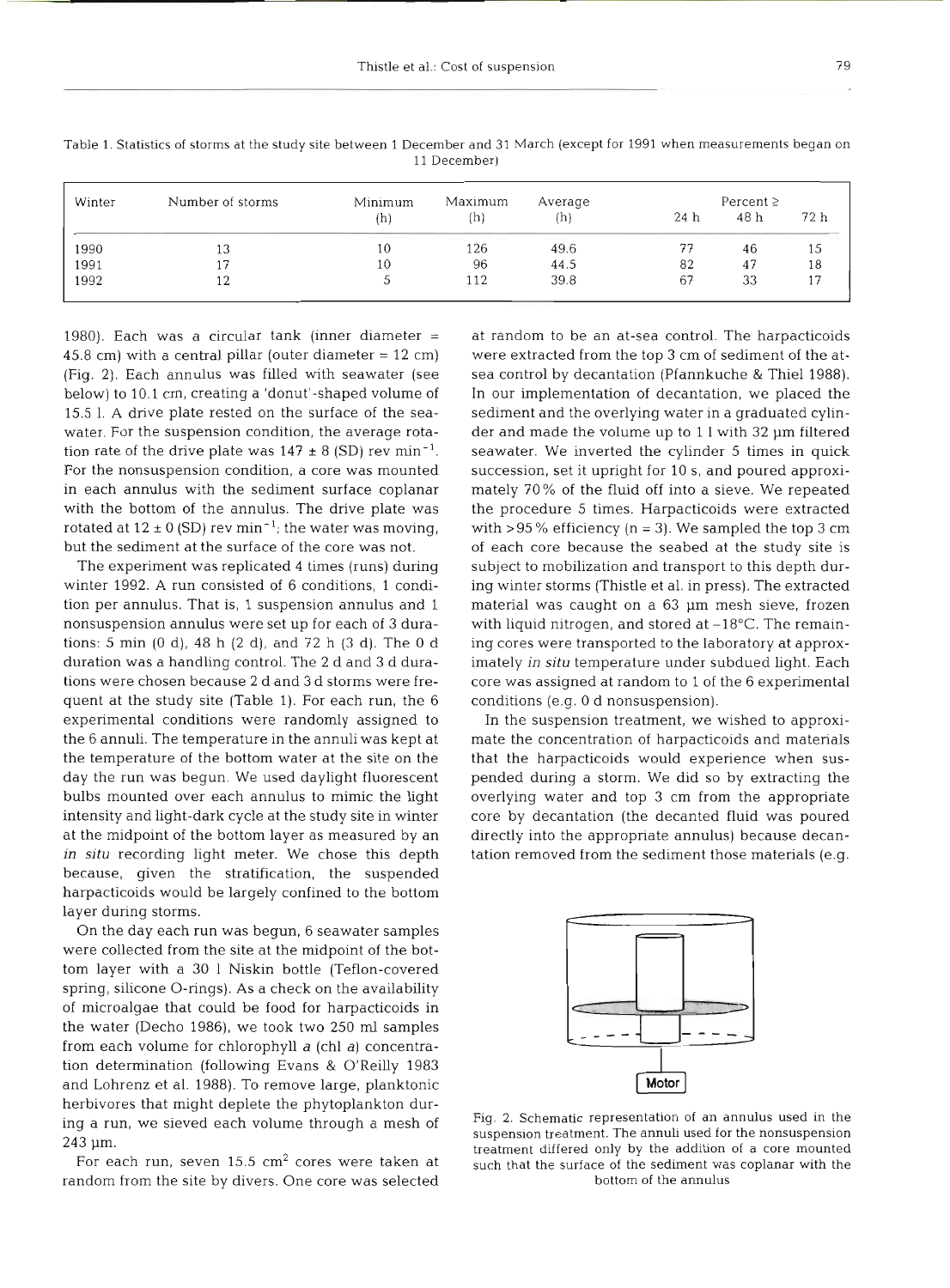Table 2 Harpacticoid fauna. Because the harpacticoid fauna of our site was largely undescribed, each individual was assigned to a numbered working species. The taxonomic affinities of the working species were determined with the aid of Wells' (1977) key and the primary literature and are given below. Ectinosomatidae were omitted from the study because of taxonomic difficulties. The species whose adult males were tested are indicated (<sup>a</sup>tested in 2 d data; <sup>b</sup>tested in 3 d data), and their abundance rank among the tested species is given

| Working species  | Family             | Species                       | Abundance rank |                |  |
|------------------|--------------------|-------------------------------|----------------|----------------|--|
|                  |                    |                               | 2d             | 3d             |  |
| $201^{4.5}$      | Laophontidae       | Paralaophonte brevirostris    | 10             | 14             |  |
| 203              | Cletodidae         | Enhydrosoma cf. littorale     |                |                |  |
| $204^{a. b}$     | Leptastacidae      | Leptastacus cf. coulli        | 6              | 3.5            |  |
| 205              | Thalestridae       | Paradactylopodia sp.          |                |                |  |
| $206^{a. b}$     | Ameiridae          | Nitocra sp.                   | 7              | 7              |  |
| 210              | Parastenhelidae    | Parastenhelia cf. ornatissima |                |                |  |
| $220^{a, b}$     | Diosaccidae        | Robertgurneya sp.             | 1              | 1              |  |
| 222              | Longipediidae      | Longipedia sp.                |                |                |  |
| 223              | Canthocamptidae    | cf. Mesochra                  |                |                |  |
| 229              | Canuellidae        | Coullana canadensis           |                |                |  |
| $232^{a, b}$     | Diosaccidae        | Robertsonia cf. knoxi         | $\overline{c}$ | $\overline{c}$ |  |
| 234              | Tetragonicipitidae | Phyllopodopsyllus sp.         |                |                |  |
| $235^{a. b}$     | Diosaccidae        | Robertsonia sp. A             | 5              | 3.5            |  |
| $236^{a, b}$     | Canthocamptidae    | cf. Mesochra                  | 13             | 12             |  |
| $237^{a, b}$     | Diosaccidae        | cf. Robertgurneya             | 8              | 8.5            |  |
| 238              | Thalestridae       | cf. Dactylopodia              |                |                |  |
| 239 <sup>b</sup> | Cylindropsyllidae  | New genus                     |                | 8.5            |  |
| $240^{a. b}$     | Laophontidae       | Pholenota cf. spatulifera     | 4              | 6              |  |
| $241^{b}$        | Ameiridae          | Praeleptomesochra sp.         |                | 12             |  |
| $244^{a,b}$      | Diosaccidae        | Amphiascoides sp.             | 3              | 5              |  |
| $245^{a. b}$     | Thalestridae       | Diarthrodes sp.               | 11.5           | 12             |  |
| 247 <sup>a</sup> | Ameiridae          | Ameira cf. listensis          | 11.5           |                |  |
| 248              | Ameiridae          | cf. Nitocra                   |                |                |  |
| 249              | Diosaccidae        | Actopsyllus sp.               |                |                |  |
| 250              | Ameiridae          | Leptomesochra sp.             |                |                |  |
| 251              | Diosaccidae        | Stenhelia sp.                 |                |                |  |
| 253              | Diosaccidae        | Stenhelia cf. peniculata      |                |                |  |
| $255^{a, b}$     | Diosaccidae        | Bulbamphiascus cf. minutus    | 9              | 10             |  |
| 256              | Cylindropsyllidae  | Paraleptastacus sp.           |                |                |  |

fine sediment) with settling velocities less than or equal to those of harpacticoids, which are the materials that the harpacticoids would experience while suspended during a storm. To create the correct concentration of harpacticoids and these materials in the annulus, we assumed that mixing of suspended material during a storm would be limited to the bottom 10 m of the water column because of the stratification. Therefore, the harpacticoids and material extracted from the 3 cm by  $15.5 \text{ cm}^2$  sediment column would be suspended into a volume 15.5 cm<sup>2</sup>  $\times$  10 m (= 15.5 l) during a storm. By adding 243 pm filtered seawater from the study site to the annulus to make the volume 15.5 1, we approximated this aspect of conditions at our site during a storm. To sample a suspension treatment, we siphoned two 250 m1 samples for chl a concentration determination while the drive plate was rotating. We then removed the drive plate and siphoned the remaining water through a 62 pm mesh sieve. The sieve contents were frozen with liquid nitrogen and stored at  $-18^{\circ}$ C.

To establish a nonsuspension treatment, we mounted the appropriate core in an annulus, such that the sediment surface was coplanar with the annulus bottom, and added 15.5 1 of 243 pm filtered seawater without disturbing the sediment. To prevent development of anoxia in the core, we allowed seawater to percolate through it at  $0.13$  ml min<sup>-1</sup> cm<sup>-2</sup>. The core was observed hourly; at no time did we detect the change in sediment color indicative of anoxia (Rhoads 1974), although we had seen this color change deeper in cores from the study site. To sample a nonsuspension treatment, we took two 250 ml water samples for chl  $a$ measurements and siphoned the remaining water from the annulus. The core was removed, and the top **3** cm were extracted by decantation onto a 62 pm mesh sieve. The sieve contents were frozen and stored as above.

To assess the energy reserves of harpacticoids, we measured the relative amount of stored neutral lipid per adult harpacticoid following Carman et al. (1991). Briefly, harpacticoids were removed from the thawed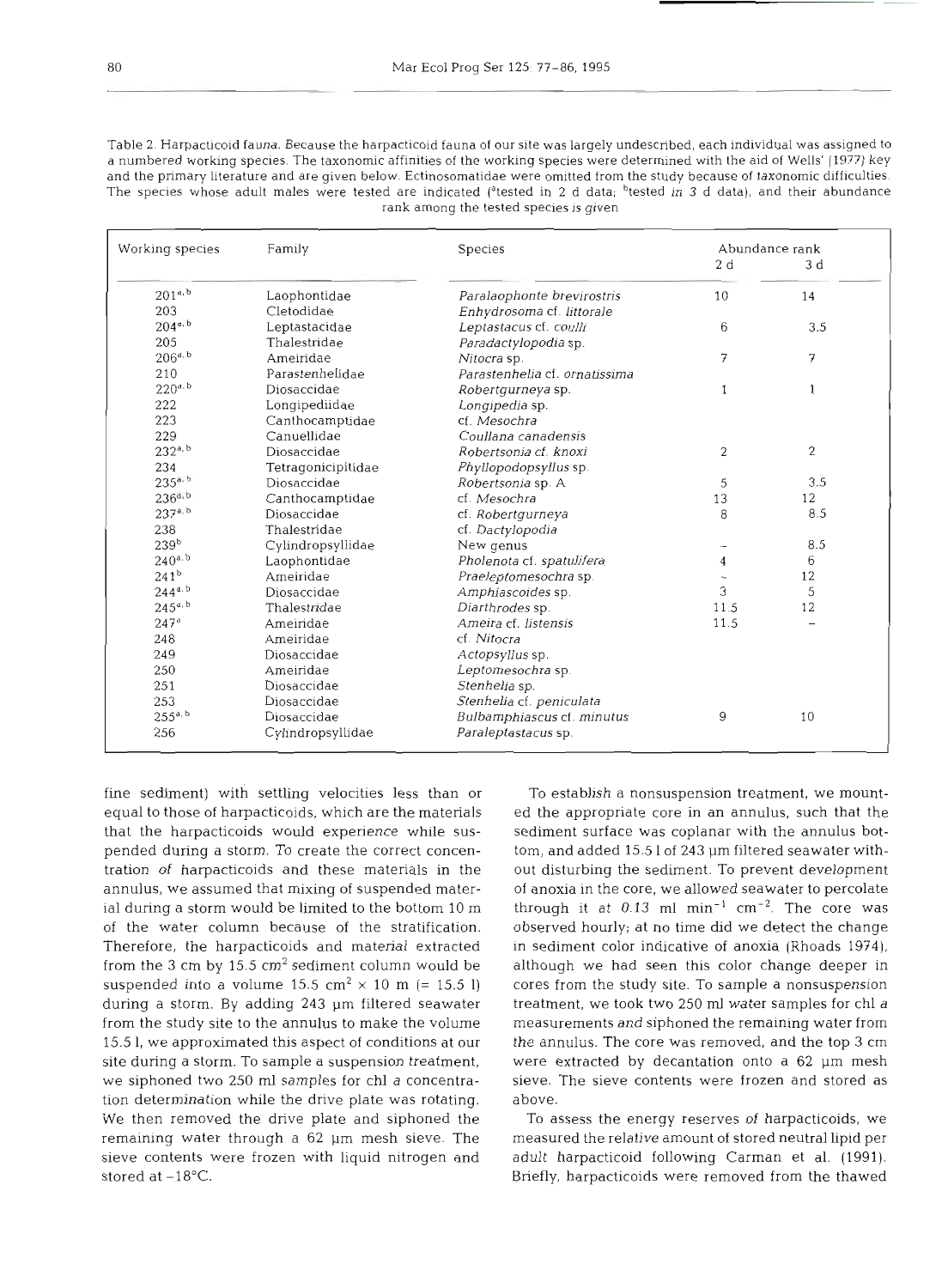sample under a dissecting microscope. Each adult was stained in a solution of the lipid-specific fluorochrome Nile red (Kodak) and identified (Table 2). Specimens were mounted in lateral view with the right side uppermost. Under epifluorescence illumination (excitation 525  $\pm$  25 nm, 545 nm dichroic mirror, emission 580  $\pm$ 25 nm), the neutral-lipid droplets (visible through the transparent body wall) in the half of the prosome toward the observer were brought into focus and photographed. Then the neutral-lipid droplets in the half of the urosome toward the observer were brought into focus and photographed as above. The photographic slides were mounted in an enlarger in a standard geometry. The neutral-lipid area  $(cm<sup>2</sup>)$  of the enlarged image was measured with the aid of image analysis for each individual. (During neutral-lipid quantification, the identity of the sample was not known by the operators.) The neutral-lipid area for each individual was  $log_{10}(x+1)$  transformed (the transformed scale) to reduce the right skew of the raw data. Species represented by  $\leq$ 5 individuals were eliminated from the data set.

For statistical analysis, we separated the copepods into adult males and adult females (females with external egg sacs were omitted) because of the possibility that the energy demands of reproduction might make adult females respond differently from adult males to suspension. Our working hypothesis was that neutral lipids decreased during suspension for adult males taken as a class and for adult females taken as a class. Because the individuals from an annulus (a sample) were pseudoreplicates, we obtained a single observation for each sample as follows. For a given test, we determined the smallest number of individuals present in any of the samples. From each of the remaining samples, we selected that number of individuals at random without replacement and calculated a mean. We repeated the process 100 times and computed a mean of the means for each sample, which is the statistic that was used in subsequent calculations.

# **RESULTS**

#### **Preliminaries**

To determine whether the concentration of microalgae decreased from natural levels during the experiment, we compared the concentration of chl a in the at-sea controls to the concentrations at the end for the 2 d and the 3 d durations (Table 3) separately with l-tailed t-tests. There was no indication of a significant de-crease in chl a concentration in either case.

To determine whether the amount of neutral lipid in suspension samples had been reduced prior to a run, we compared individuals from the samples most repreTable 3. Mean chlorophyll *a* concentration (mg m<sup>-3</sup>),  $n = 2$ . At sea: measurements made on samples placed on ice immediately after collection. Start and End: measurements made on samples from the beginning and the end o

| Run            | At sea                                                      | Start        | End          |
|----------------|-------------------------------------------------------------|--------------|--------------|
| 0 <sub>d</sub> |                                                             |              |              |
| 1              | 0.58                                                        | 0.53         | 1.62         |
| $\overline{2}$ | 0.82                                                        | 0.83         | 1.18         |
| 3              | 0.69                                                        | 0.66         | 1.44         |
| 4              | 0.83                                                        | 0.75         | 1.92         |
| Mean           | 0.73                                                        | 0.69         | 1.54         |
| 2d             |                                                             |              |              |
| 1              | 0.60                                                        | 0.55         | 1.19         |
| 2              | 0.91                                                        | 0.71         | 1.92         |
| 3              | 0.78                                                        | 0.67         | 1.80         |
| 4              | 0.79                                                        | 0.88         | 4.61         |
| Mean           | 0.77                                                        | 0.70         | 2.38         |
| 3d             |                                                             |              |              |
| 1              | 0.62                                                        | 0.58         | 1.38         |
| $\overline{2}$ | 0.82                                                        | 0.83         | 1.56         |
| 3              | 0.77                                                        | 0.58         | 0.95         |
| 4<br>Mean      | 0.88<br>0.77                                                | 0.89<br>0.72 | 3.12<br>1.75 |
|                | sentative of conditions in the field (the at-sea controls)  |              |              |
|                | to individuals from samples taken immediately after         |              |              |
|                | each run was set up (0 d suspension samples) (Table 4).     |              |              |
|                | For adult females, the means were equal; for adult          |              |              |
|                | males, the 0 d suspension mean was greater than the         |              |              |
|                | at-sea mean. These results indicate that the transport      |              |              |
|                | of the samples to the laboratory and the establishment      |              |              |
|                | of the experimental conditions did not introduce arti-      |              |              |
|                | facts that could have confounded our conclusions,           |              |              |
|                |                                                             |              |              |
|                | because the differences were small and in directions        |              |              |
|                | opposite to those of the hypotheses to be tested.           |              |              |
|                | To determine whether neutral-lipid area changed             |              |              |
|                | over time in the nonsuspension (control) treatments,        |              |              |
|                | we calculated a 1-way ANOVA on neutral-lipid areas          |              |              |
|                | among at-sea, 0 d nonsuspension, 2 d nonsuspension,         |              |              |
|                | and 3 d nonsuspension samples for adult males and           |              |              |
|                | adult females separately. The overall ANOVA was not         |              |              |
|                |                                                             |              |              |
|                | significant for either sex ( $p > 0.1$ ). For each sex, the |              |              |
|                | means were similar among conditions, with consider-         |              |              |
|                | able overlap in the ranges. Therefore, there was no         |              |              |
|                | indication of a difference between neutral-lipid areas      |              |              |
|                | from values measured on individuals frozen as soon as       |              |              |
|                | possible after capture and those from material kept         |              |              |
|                |                                                             |              |              |
|                | under nonsuspension (control) conditions for up to 3 d.     |              |              |

#### **Main experiment**

After 2 d of exposure to storm-like treatments in the laboratory, the mean neutral-lipid area for adult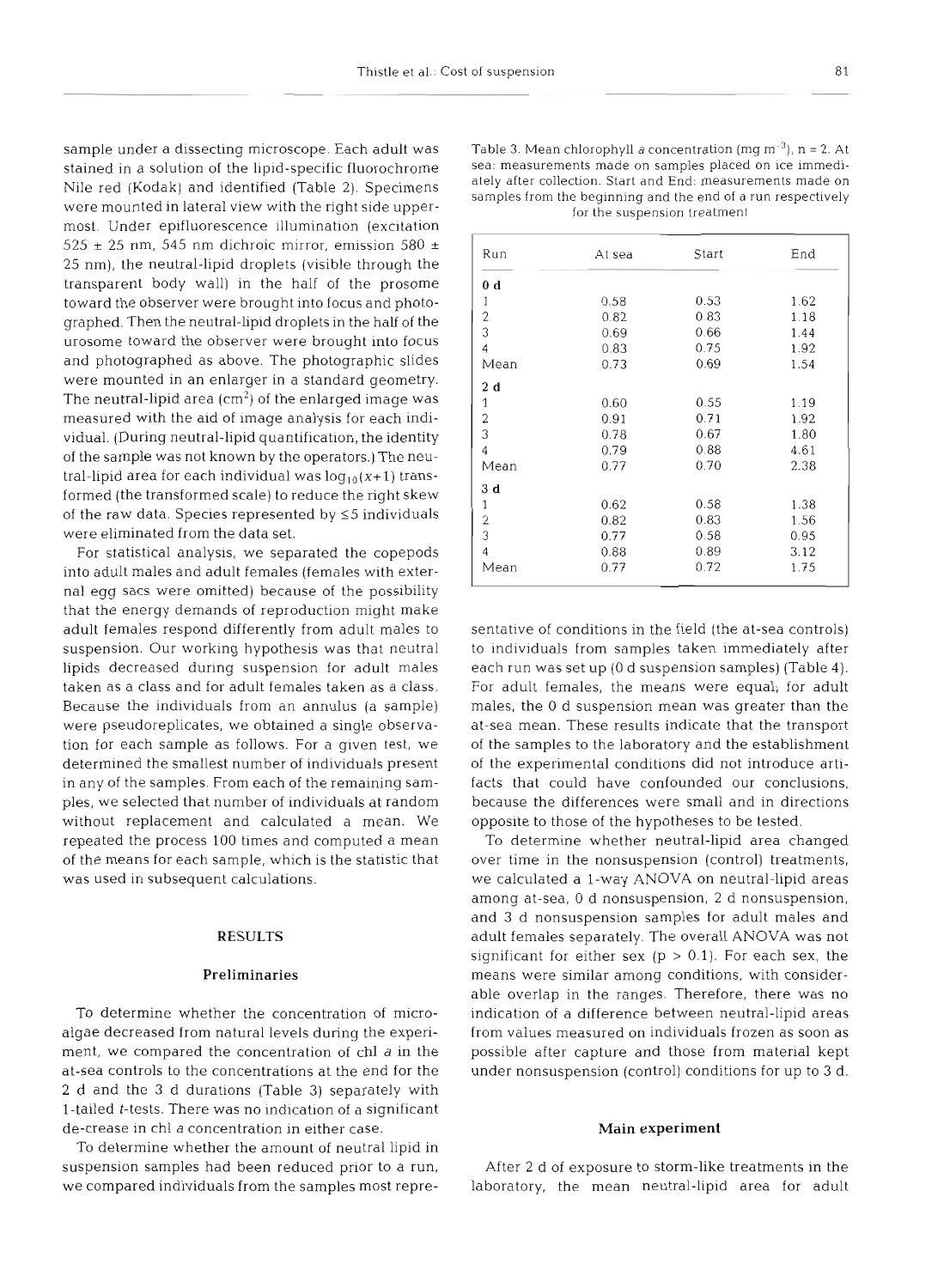formed scale was 0.98. The mean neutral-lipid area ference between the means of the suspension (0.98) for adult females in the nonsuspension treatment was and nonsuspension (1.12) treatments for adult females 1.00 (Table 4), a difference that was not statistically (l-tailed, paired t-test) (Table **4).** A power calculation significant (p > 0.5, 1-tailed, paired t-test). A power revealed that the test had a probability >0.4 of detectcalculation (Dixon & Massey 1969) revealed that the ing a difference in mean neutral-lipid area between test had a probability >0.95 of detecting a difference treatments as great as or greater than that found for in mean neutral-lipid area between treatments as adult males (see below). great as or greater than that found for adult males For adult males, the mean neutral-lipid area in the (see below). 3 d suspension treatment on the transformed scale was

2 d suspension treatment on the transformed scale was The former was significantly less than the latter (p < 0.27. The mean area in the nonsuspension treatment 0.05, l-tailed, paired t-test) (Table 4). When the alpha was 0.61 (Table 4). The difference was significant (p < level was adjusted to take into account that 2 tests 0.01, l-tailed, paired t-test). When the alpha level was were performed, the result for the adult males adjusted by the Bonferroni method (Snedecor & remained significant. We estimated that the volume of Cochran 1980) because 2 tests (adult males and adult neutral lipid decreased by 89%. females) were done, the result for the adult males Two statistical problems complicated extension of remained significant. Although the test on neutral- this analysis to adult males of individual species. First, lipid area allowed us to detect an effect of suspension, samples contained different numbers of adult males of the consequences of the change in neutral-lipid area for the biology of adult males can be more easily seen used to calculate the sample means to the lowest numin terms of neutral-lipid volume because stored energy ber of adult male individuals of a species found in any varies directly with the volume of neutral lipid. To esti- sample as above was not appropriate because most of mate the change in neutral-lipid volume that an aver- the information about each species' response would be age individual might experience, we assumed that lost. Instead, we used all the individuals of a species in neutral-lipid droplets were spherical, that within a a sample to calculate a mean for the sample and treatment all the droplets had the same radius, and accepted that this procedure makes the t-test conservthat the number of droplets was the same in the aver- ative by introducing heterogeneity into the treatment age individual in both treatments. Under these variances (D. Meeter pers. comm.). In this sense, the assumptions, the change in area corresponded to a list of species found to be significant is the minimum

Table 4. Harpacticoid copepods. Average amounts of projected neutral-lipid ing, which could artificially increase the area (cm<sup>2</sup>) [log<sub>10</sub>(x+1) transformed] for adult females and adult males. Sus: number of significant species. Therefore, suspension treatment; Non: nonsuspension treatment. For females, the at- the species-level results are only suggessea and 0 d entries are based on 19 ind. sample<sup>-1</sup>, and the 2 d and 3 d entries tive. are based on 15 ind. sample<sup>-1</sup> For adult males, the at-sea and 0 d entries are based on 14 ind. sample<sup>-1</sup>, the 2 d entry is based on 22 ind. sample<sup>-1</sup>, and In the 2 d duration data, the adult males the 3 d entry is based on 7 ind. sample<sup>-1</sup> and In the 2 d duration data, the adult males the 3 d en the 3 d entry is based on 7 ind. sample<sup>-1</sup>

| Run            | At sea | Duration |      |      |      |      |      |  |  |
|----------------|--------|----------|------|------|------|------|------|--|--|
|                |        | 0 d      |      | 2d   |      | 3 d  |      |  |  |
|                |        | Sus      | Non  | Sus  | Non  | Sus  | Non  |  |  |
| Females        |        |          |      |      |      |      |      |  |  |
| 1              | 0.92   | 1.14     | 0.87 | 0.92 | 1.12 | 0.92 | 0.88 |  |  |
| $\overline{2}$ | 0.69   | 0.75     | 0.93 | 0.79 | 0.83 | 0.65 | 1.19 |  |  |
| 3              | 1.00   | 0.97     | 0.90 | 1.02 | 0.99 | 1.19 | 1.20 |  |  |
| 4              | 1.20   | 0.94     | 0.93 | 1.20 | 1.07 | 1.15 | 1.22 |  |  |
| Mean           | 0.95   | 0.95     | 0.91 | 0.98 | 1.00 | 0.98 | 1.12 |  |  |
| Males          |        |          |      |      |      |      |      |  |  |
| 1              | 0.60   | 0.72     | 0.51 | 0.33 | 0.59 | 0.33 | 0.61 |  |  |
| $\overline{2}$ | 0.47   | 0.54     | 0.50 | 0.17 | 0.74 | 0.30 | 0.48 |  |  |
| 3              | 0.58   | 0.58     | 0.53 | 0.33 | 0.60 | 0.24 | 0.57 |  |  |
| 4              | 0.46   | 0.54     | 0.44 | 0.24 | 0.52 | 0.21 | 0.95 |  |  |
| Mean           | 0.53   | 0.60     | 0.50 | 0.27 | 0.61 | 0.27 | 0.65 |  |  |

females from the suspension treatment on the trans- After 3 d of suspension, there was no significant dif-

For adult males, the mean neutral-lipid area in the 0.27, while in the nonsuspension treatment, it was 0.65.

76 % decrease in neutral-lipid volume. list. At the same time, the alpha level of each test was

not adjusted to account for multiple test-

males were present in >l run for one of the treatments and  $\geq 1$  run for the other treatment). Of those species, 3 (23 %) had 'significantly' smaller neutral-lipid areas in the suspension treatment (Table 5). These species ranked second, seventh, and ninth in abundance in the 2 d duration data of the 13 species tested (Table 2), so the lack of significant differences in the other abundant species is unlikely to have arisen simply because of this aspect of statistical power. In the 3 d duration data, the adult males of 14 species could be tested, and the neutral-lipid areas of 5 (36%) were 'significantly' smaller in the suspension treatment (Table 5). These species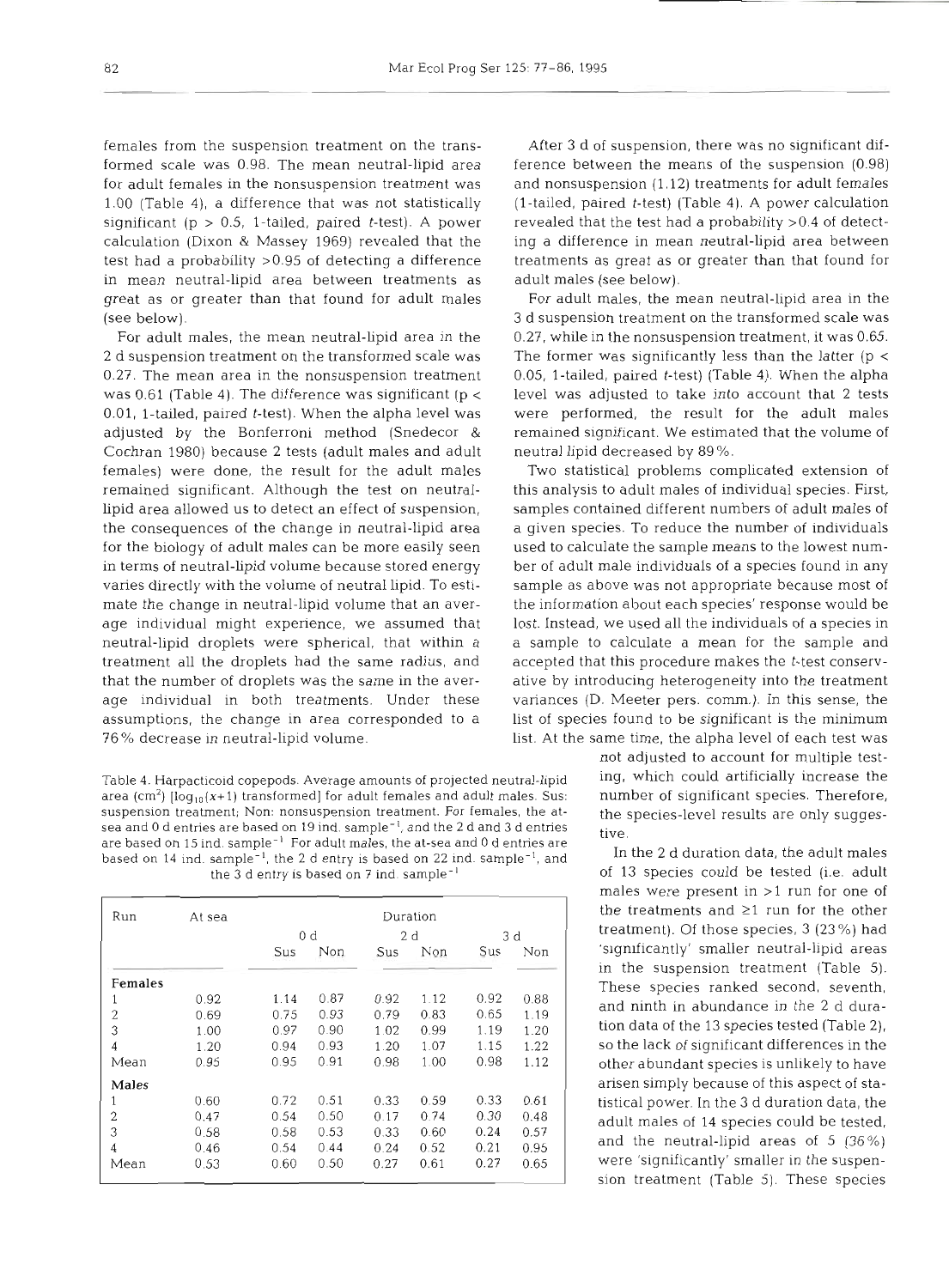| Species                    | 2 d  |      |         | 3 d  |      |         |
|----------------------------|------|------|---------|------|------|---------|
|                            | Non  | Sus  |         | Non  | Sus  | р       |
| Nitocra sp.                | 1.17 | 0.23 | < 0.05  | 0.65 | 0.17 | < 0.01  |
| Robertgurneya sp.          |      |      |         | 0.53 | 0.14 | < 0.025 |
| Robertsonia cf. knoxi      | 0.91 | 0.34 | < 0.025 | 1.04 | 0.38 | < 0.005 |
| Robertsonia sp. A          |      |      |         | 0.42 | 0.16 | < 0.05  |
| cf. Robertgurneya          |      |      |         | 0.59 | 0.05 | < 0.005 |
| Bulbamphiascus cf. minutus | 0.68 | 0.19 | < 0.05  |      |      |         |

Table 5. Harpacticoid copepods. Average amount of projected neutral-lipid area (cm<sup>2</sup>)  $\log_{10}(x+1)$  transformed] for each of the species that was 'significant' Non: nonsuspension treatment; Sus: suspension treatment

ranked 1, 2, 3.5, 7, and 8.5 in abundance; again, the 'significant' species were not simply the most abundant.

A comparison of the 2 d and **3** d results shows that *Nitocra* sp. and *Robertsonia* cf. *knoxi* utilized large amounts of their neutral lipids sooner than did *Robertgurneya* sp., *Robertsonia* sp. A, and cf. *Robertgurneya.*  The same may be true for *Bulbamphiascus* cf. *minutus.*  The lack of significance in the **3** d data for *Bulbamphiascus* cf. *minutus* may be the result of a small sample size. The 2 d result was based on 11 individuals, whereas only 6 were available for the *3* d analysis.

# DISCUSSION

## Preliminaries

The bottom-associated, water-column feeding harpacticoids that have been studied consume microalgae (Decho 1986). As the chl *a* concentrations in the suspension annuli at the beginning of each replicate were very similar to those in the at-sea controls and to chl *<sup>a</sup>* values measured in near-shore waters in this area (Livingston 1984), the starting chl *a* concentrations in the suspension annuli were appropriate. Rather than declining during the runs, the chl *a* concentration increased. We cannot comment on changes in plant species composition during our experiment, but the chl *a* measurements indicate no shortage of plant biomass in the suspension annuli.

Comparison of the neutral-lipid areas in the at-sea samples to those in the **0** d nonsuspension samples suggests that transport of the cores from the field to the laboratory and the handling involved in setting up the experimental conditions did not affect harpacticoid neutral-lipid content in such a way as to bias our results. Also, the neutral-lipid areas of the nonsuspension samples showed no evidence of a decrease over time, suggesting that there was no deterioration in these control treatments that could have affected the results.

Ideally, neutral-lipid reserves would be measured as mass, but such measurements on individual benthic harpacticoids are at the limit of conventional analytic procedures (Carman et al. 1991). As information on individuals was of interest in this study, we used the Nile red technique (Carman et al. 1991), which can be used on individuals but measures neutral-lipid area rather than mass. Because only a relative measure was required, the Carman et al. (1991) technique was appropriate, but it was insensitive to small changes in mass or changes in mass that did not affect the outline of the neutral-lipid droplets in lateral view.

### Main experiment

For adult male harpacticoids, mean neutral-lipid areas were significantly smaller in suspension than in nonsuspension treatments after 2 d and after **3** d. We estimated that the differences corresponded to substantial decreases in the neutral-lipid volume of suspended adult males. Given that many storms at the study site suspend adult males for longer than 2 d, the result suggests that storm-induced suspension has a large energetic cost. Whether this cost is compensated for by other consequences of being in the water column, such as dispersal, is not known.

In comparisons of the means of the at-sea, 0 d, 2 d. and *3* d suspension samples for adult males, the 2 d mean was conspicuously smaller than the at-sea mean, but there was no corresponding difference between the 2 d and **3** d means, suggesting a decrease in the rate of neutral-lipid utilization between Day 2 and Day *3.* Given that the number of species whose adult males had significantly reduced neutral-lipid areas increased between Day 2 and Day **3,** the apparent decrease in rate of neutral-lipid utilization may or may not be real. That adult males suspended for 2 or **3** d have less neutral lipid than adult males in the sediment implies that while suspended they acquire energy at a lower rate, increase their energy use, or both. Although suspended adult males probably feed (if at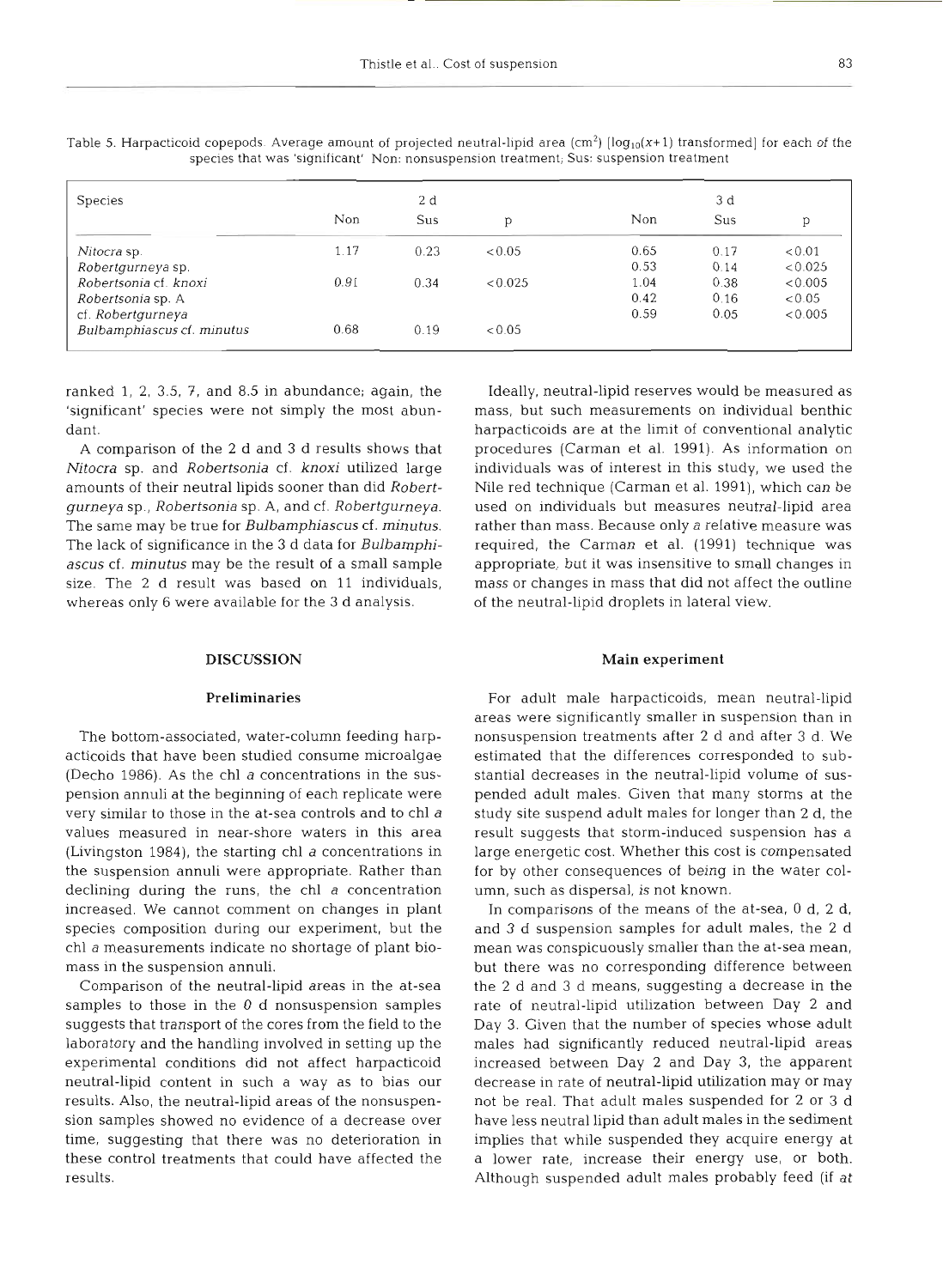all) at a lower rate than do adult males in the sediment, our results could arise by any combination of increased energy cost for or decreased energy supply to suspended adult males.

For adult females, mean neutral-lipid areas were not significantly less in suspension than in nonsuspension treatments after either 2 or **3** d. The power analysis on the 2 d duration results suggested that it was very likely that we would have detected a decrease in neutral-lipid area as great as or greater than that found for adult males. The power analysis on the 3 d duration results revealed that we had a much smaller probability of detecting a decrease in neutral-lipid area greater than or equal to that found for adult males (because of greater variance of adult female neutral-lipid levels).

The results were not sufficient to reveal whether adult males used more of their neutral-lipid reserves than adult females while suspended. The difficulty arose because our methods more readily detected a change of a given amount when neutral-lipid volume was small than when it was large. As adult females contained more neutral lipid per individual on the average than did adult males, we would have more readily detected a difference in neutral-lipid utilization for adult males than for adult females. To examine this issue, we calculated (in the transformed space) the decrease in mean neutral-lipid volume (using the assumptions above) that would have been expected if suspended adult females had used as much neutral lipid on a volume basis as suspended adult males. We then converted the values back to an area basis. For both the 2 d and 3 d data, the nonsuspension values were significantly greater than these estimates, suggesting that if suspended adult females had used as much (or more) neutral lipid as the suspended adult males, we would have detected it. Therefore, we inferred that the difference in neutral-lipid utilization between suspended and nonsuspended individuals was greater for adult males than for adult females after 2 and **3** d.

As adult males and adult females have similar mouth parts, they are unlikely to differ in ability to feed in the water column. Whether harpacticolds feed in the water column or not, our results suggest that suspended adult males utilized more neutral lipid relative to nonsuspended adult males than did suspended adult females relative to nonsuspended adult females. Therefore, it seems appropriate to search for the explanation of the asymmetry in neutral lipid usage in asymmetries between the biology of adult males and adult females.

First, adult males are often smaller (and therefore weigh less) than adult females (Hicks & Coull 1983), but energy consumption increases with weight in most invertebrates (Vernberg & Coull 1974), so metabolic consequences of the difference in size seem unlikely to underlie the results.

Second, adult males mate with subadult females (Hicks & Coull 1983), so adult males actively seek mates, whereas adult females do not. If mating can occur in the water column (see Bell et al. 1988, 1989, Hicks 1988), the differences in neutral-lipid reserves could come about if adult males in the water column cannot feed sufficiently to 'pay' for the mating activities, that is, if males feed at a lower rate, or if mating activities are more energetically costly in the water column. Adult males should incur these costs if mating can only occur in the water column (Hicks 1988) or if an increase in the frequency of mate acquisition compensates in terms of fitness for the energy costs.

Although this explanation may be appropriate for slow-flow situations, it is unlikely to be so for storms because the swimming speeds of adult male harpacticoids should be comparable to those of the macrofauna1 larvae studied by Butman (1986) (because of the similarity in size) and those are insufficient to allow directed swimming in the water column during storms. If the decrease of energy reserves we document results because adult males persist in attempting to find mates under conditions where that strategy cannot work, then the energy use would be maladaptive, and storms would be periods of energetic stress for adult male harpacticoids.

**A** third hypothesis arises from the possibility that turbulent water motions during storms might bring potential mates together passively. If encounters between potential mates occurred often enough, then energy an adult male invested in remaining poised to clasp a mate could be compensated for in fitness terms by an increase in mating frequency. If suspended adult males acquired energy much less rapidly than they used it, this scenario could produce the results we observed. We used coagulation theory (Jumars 1993) to calculate the frequency of encounters with potential mates that turbulence could bring about. Depending on assumptions about the height above bottom through which the harpacticoids are mixed, adult males of the most common species could encounter copepodite-5 females (i.e. potential mates) as often as several times per day, suggesting that this hypothesis should not be dismissed out of hand.

The difference between adult male and adult female neutral-lipid utilization while suspended could be accentuated if adult females had no reason to remain active, sensed they had been suspended, and reduced their metabolic rate to a level that could be met by feeding or, if feeding is impossible, to a level that makes negligible demands on stored energy. Reductions of metabolic rate are known for crustaceans, for example, torpor in deep-sea scavenging amphipods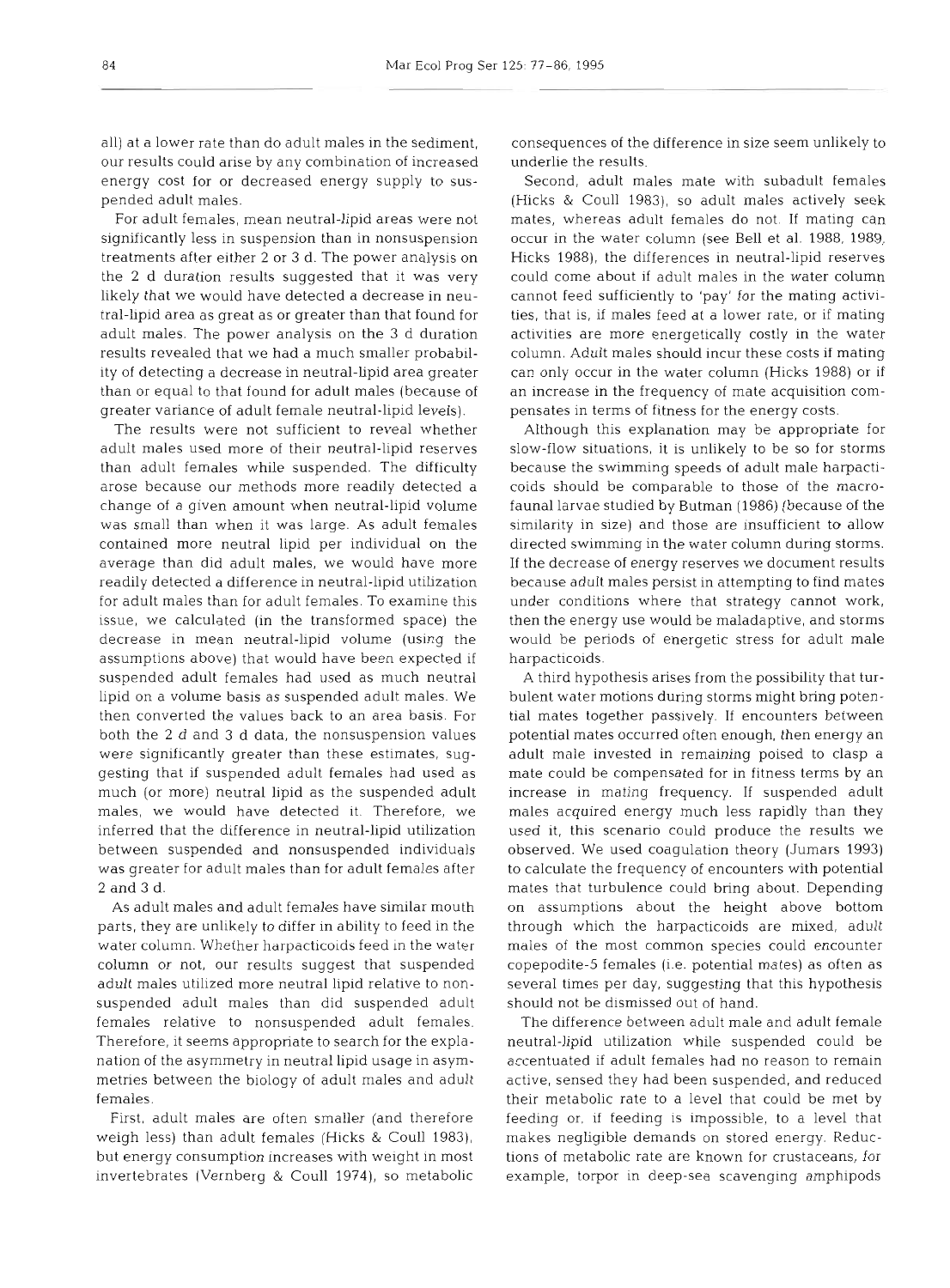(Smith & Baldwin 1982). Suspended adult females need not become torpid; simply by the cessation of feeding they could reduce their metabolic rate (Kiørboe et al. 1985). An ability of suspended adult females to reduce the rate at which they use their energy reserves could be adaptive because depleted neutral-lipid levels can interfere with reproduction (Tessier & Goulden 1982, Clarke et al. 1985).

Finally, the presence of sediment-dwelling meiofauna in the water column has been known for so time (Hagerman & Rieger 1981, Palmer & Brandt 1981), and there has been considerable interest in the possible costs and benefits (Palmer 1988). Although evidence for benefits has been presented (Decho 1986, Service & Bell 1987, Hicks 1988), the costs have not been assessed. Our results suggest that **2** d of suspension for adult females may involve little, if any, cost in terms of a depletion of stored energy reserves. If this effect is achieved without a reduction in metabolic rate, then suspension by storms may be benign in these terms, but if adult females reduce their metabolic rate when in the water column, then the rates of other processes (i.e. egg production) could be slowed. Therefore, it is premature to conclude that suspension is benign for adult females. For adult males, our results suggest that suspension by winter storms entails a large energetic cost and establish that there may be disadvantages for benthic harpacticoids in the water column. The harpacticoid results raise the possibility that suspension may involve energetic costs for other permanent (e.g. nematodes) and temporary (e.g. juvenile polychaetes) meiofauna.

Acknowledgements. D. Balkwill, R. Iverson, and P. LaRock advised on procedures and loaned equipment. D. Meeter and D. Burr-Doss gave statistical advice. S. Boa, D. Hunley, and J. Ritch helped in the field and laboratory. S. S. Bell, K. R. Carman, B. C. Coull. J. E. Eckman, B. T. Hentschel, P. A. Jumars, M. A. Palmer, and A. B. Thistle commented on versions of the manuscript. We are grateful for this help. The research was supported by NSF grant OCE-8911181 to D.T. and G.L.W. Contribution 1082 of the FSU Marine Laboratory.

## LITERATURE CITED

- Bell SS, Hicks GRF, Walters K (1988) Active swimming in meiobenthic copepods of seagrass beds: geographic comparisons of abundances and reproductive characteristics. Mar Biol 98:351-358
- Bell SS, Hicks GRF. Walters K (1989) Experimental investigations of benthic re-entry by migrating meiobenthic copepods. J exp mar Biol Ecol 130:291-303
- Bell SS, Walters K. Hall MO (1987) Habitat utilization by harpacticoid copepods: a morphometric approach. Mar Ecol Prog Ser 35:59-64
- Butman B, Noble M. Folger DW (1979) Long-term observations of bottom current and bottom sediment movemen the Mid-Atlantic Continental Shelf. J geophys Res 84: 1187-1205
- Butman CA (1986) Larval settlement of soft-sediment invertebrates: some predictions based on an analysis of near-bottom velocity profiles. In: Nihoul JCJ (ed) Marine interfaces ecohydrodynamics. Elsevier, Amsterdam, p 487-513
- Cacchione DA, Drake DE (1990) Shelf sediment transport: an overview with applications to the northern California continental shelf. In: Le Mehaute B, Hanes DM (eds) The sea. Wiley, New York, p 729-773
- Cacchione DA, Grant WD, Drake DE, Glenn SM (1987) Storm-dominated bottom boundary layer dynamics on the northern California continental shelf: measurements and predictions. J geophys Res 92:1817-1827
- Carman KR, Thistle D, Ertman SC, Foy M (1991) Nile red as a probe for lipid-storage products in benthic copepods. Mar Ecol Prog Ser 74:307-311
- Clarke A, Skadsheim A, Holmes U (1985) Lipid biochemistry and reproductive biology in two species of Gammaridae (Crustacea: Amphipoda). Mar Biol 88:24?-263
- Coull BC (1972) Species diversity and fauna1 affinities of meiobenthic Copepoda in the deep sea. Mar Biol 14:48-51
- de Bovée F, Soyer J (1974) Cycle annuel quantitatif du meiobenthos des vases terrigenes cotieres. Distribution verticale. Vie Milieu (Ser B) 24:141-157
- Decho AW (1986) Water-cover influences on diatom ingestion rates by meiobenthic copepods. Mar Ecol Prog Ser 33: 139–
- Dixon WJ, Massey FJJ (1969) Introduction to statistical analysis. McGraw-Hill, New York
- Eagle RA (1975) Natural fluctuations in a soft bottom benthic community. J mar biol Ass UK 55:865-878
- Evans CA. O'Reilly JE (1983) A handbook for the measurement of chlorophyll a in net plankton and nannoplankton NOAA, National Marine Fisheries Service, Highlands, NJ
- Fukuda MK, Lick W (1980) The entrainment of cohesive sediments in freshwater. J geophys Res 85:2813-2824
- Hagerman GH Jr, Rieger RM (1981) Dispersal of benthic meiofauna by wave and current action in Bogue Sound, North Carolina, USA. PSZN: I Mar Ecol2:245-230
- Harkema R, Weatherly GL, Thistle DE (1991) **A** compilation of moored current meter data from the Big Bend region of the west Florida shelf November 1989-April 1990. Dept of Oceanography, Florida State University, Tallahassee
- Harkema R, Weatherly GL, Thistle DE (1992) A compilation of moored current-meter data from the Big Bend region of the west Florida shelf November 1990-April 1991. Dept of Oceanography, Florida State University, Tallahassee
- Harkema R. Weatherly GL, Thistle DE (1993) A compilation of moored current meter data from the Big Bend region of the West Florida Shelf December 1991-April 1992. Dept of Oceanography, Florida State University, Tallahassee
- Hicks GRF (1988) Evolutionary implications of swimming behavior in meiobenthic copepods. Hydrobiol 167/168: 497-504
- Hicks GRF, Coull BC (1983) The ecology of marine meio thic harpacticoid copepods. Oceanogr mar Biol A Rev 21: 67-175
- Hogue EW (1982) Sediment disturbance and the spatial distributions of shallow water meiobenthic nematodes on the open Oregon coast. J mar Res 40:551-573
	- Hubertz JM, Brooks RM (1989) Gulf of Mexico hindcast wave information. Wave information studies of United Sta coastlines, Report 16. US Army Corps of Engineers. Washington, DC
	- Huys R, Herman RL, Heip C (1986) Seasonal fluctuations in vertical distribution and breeding activity of a subtidal harpacticoid community in the Southern Bight. North Sea. Neth J Sea Res 20:375-383